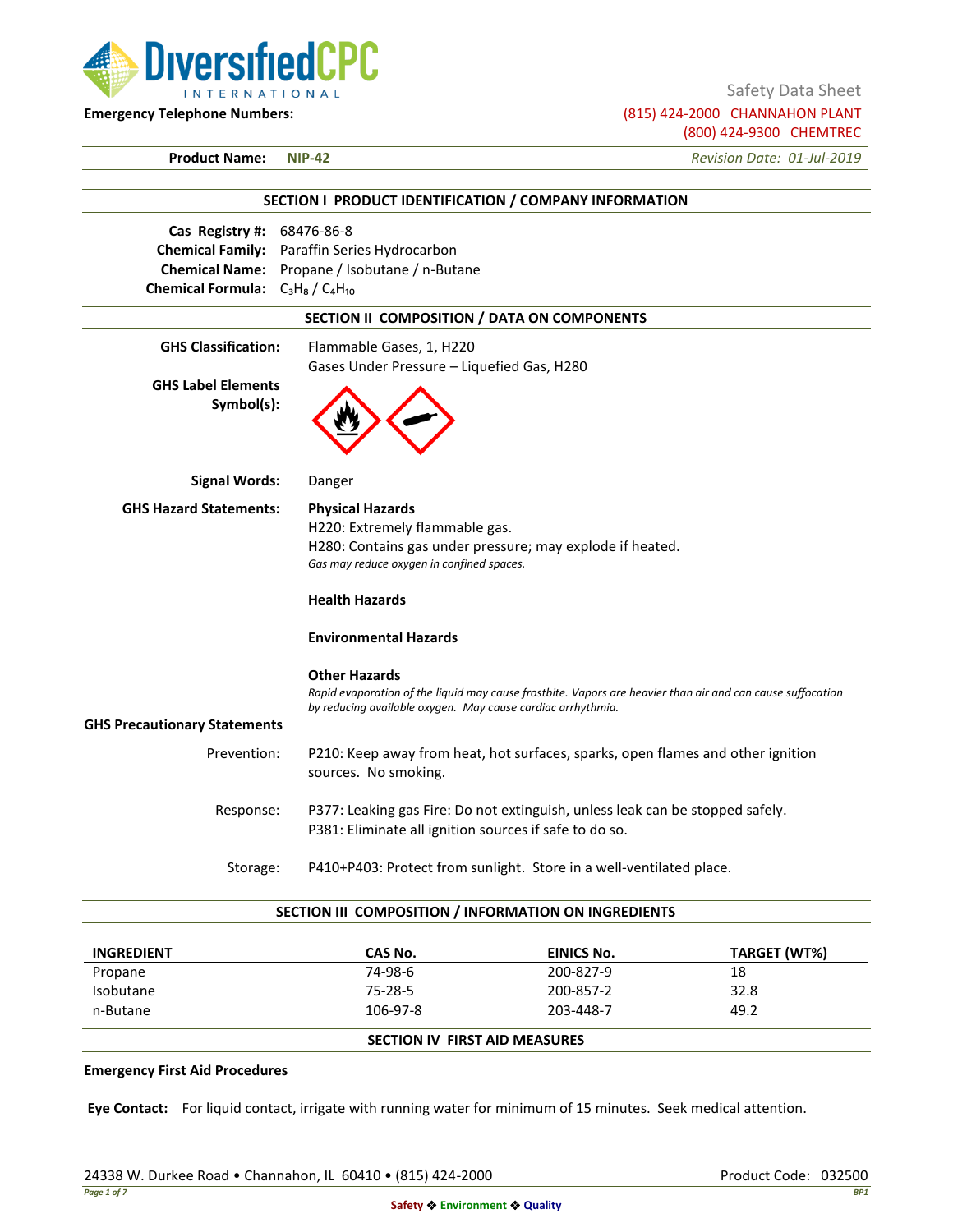

| Skin Contact: For liquid contact, warm areas gradually and get medical attention if there is evidence of frost bite or tissue |
|-------------------------------------------------------------------------------------------------------------------------------|
| damage. Flush area with lukewarm water. Do not rub affected area. If blistering occurs, apply a sterile                       |
| dressing. Seek medical attention.                                                                                             |
|                                                                                                                               |

**Inhalation:** Remove to fresh air. Artificial respiration and/or oxygen may be necessary. Consult a physician. **Ingestion:** This material is a gas under normal atmospheric conditions and ingestion is unlikely.

Most important symptoms and effects

**Acute:** Anesthetic effects at high concentrations.

**Delayed:** None known or anticipated. See Section 11 for information on effects from chronic exposure, if any.

**Notes to Physician:** Epinephrine and other sympathomimetic drugs may initiate cardiac arrhythmias in persons exposed to high concentrations of hydrocarbon solvents (e.g., in enclosed spaces or with deliberate abuse). The use of other drugs with less arrhythmogenic potential should be considered. If sympathomimetic drugs are administered, observe for the development of cardiac arrhythmias.

### **SECTION V FIRE FIGHTING MEASURES**

### **Suitable Extinguishing Media:**

Water spray, Water mist, Foam, Dry chemical or Carbon Dioxide. Carbon dioxide can displace oxygen. Use caution when applying carbon dioxide in confined spaces.

### **Fire Fighting Procedures:**

For fires beyond the initial stage, emergency responders in the immediate hazard area should wear protective clothing. When the potential chemical hazard is unknown, in enclosed or confined spaces, a self contained breathing apparatus should be worn. In addition, wear other appropriate protective equipment as conditions warrant (see Section 8). Isolate immediate hazard area and keep unauthorized personnel out. Stop spill/release if it can be done safely. If this cannot be done, allow fire to burn. Move undamaged containers from immediate hazard area if it can be done safely. Stay away from ends of container. Water spray may be useful in minimizing or dispersing vapors and to protect personnel. Cool equipment exposed to fire with water, if it can be done safely.

### **Unusual Fire and Explosion Hazards:**

Extremely flammable. Contents under pressure. This material can be ignited by heat, sparks, flames, or other sources of ignition. The vapor is heavier than air. Vapors may travel considerable distances to a source of ignition where they can ignite, flash back, or explode. May create vapor/air explosion hazard indoors, in confined spaces, outdoors, or in sewers. If container is not properly cooled, it can rupture in the heat of a fire. Drains can be plugged and valves made inoperable by the formation of ice if rapid evaporation of large quantities of the liquefied gas occurs. Do not allow run-off from fire fighting to enter drains or water courses – may cause explosion hazard in drains and may reignite.

**Hazardous Combustion Products**: Combustion may yield smoke, carbon monoxide, and other products of incomplete combustion. Oxides of nitrogen and sulfur may also be formed.

*See Section 9 for Flammable Properties including Flash Point and Flammable (Explosive) Limits.*

### **NPCA - HMIS RATINGS**

| <b>HEALTH</b>              |  |
|----------------------------|--|
| <b>FLAMMABILITY</b>        |  |
| <b>REACTIVITY</b>          |  |
| <b>PERSONAL PROTECTION</b> |  |

**PERSONAL PROTECTION - (***Personal Protection Information To Be Supplied By The User)*

### **SECTION VI ACCIDENTAL RELEASE MEASURES**

**Steps To Be Taken If Material Is Released or Spilled**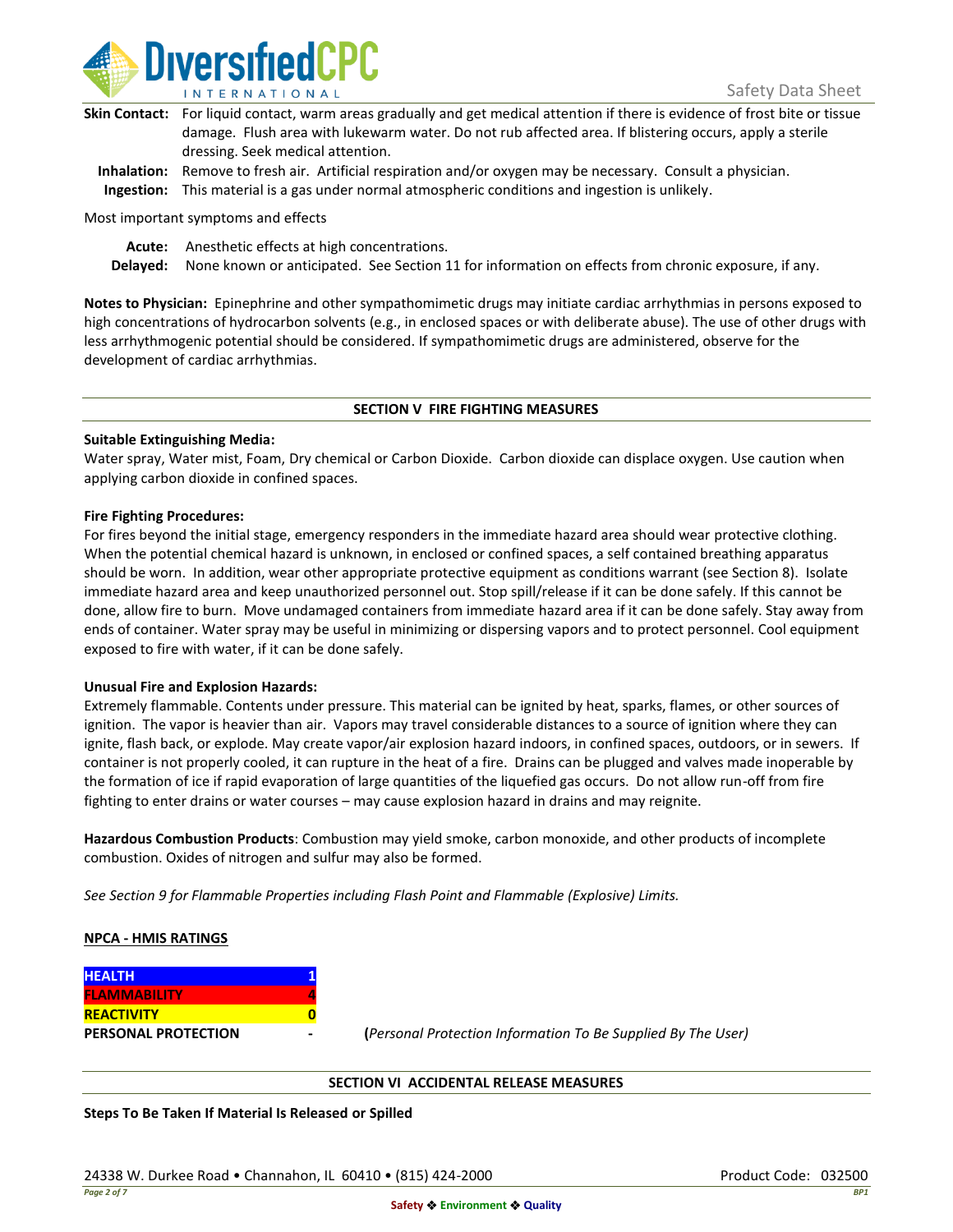

Avoid sources of ignition - ventilate area. Use water fog to evaporate or ventilate. Protect body against contact with liquid. If confined space - use self contained breathing apparatus. Consult local fire authorities.

**Personal Precautions:** Extremely flammable. Spillages of liquid product will create a fire hazard and may form an explosive atmosphere. Keep all sources of ignition and hot metal surfaces away from spill/release if safe to do so. The use of explosion-proof electrical equipment is recommended. Beware of accumulation of gas in low areas or contained areas, where explosive concentrations may occur. Prevent from entering drains or any place where accumulation may occur. Ventilate area and allow to evaporate. Stay upwind and away from spill/release. Avoid direct contact with material. For large spillages, notify persons downwind of the spill/release, isolate immediate hazard area and keep unauthorized personnel out. Wear appropriate protective equipment, including respiratory protection, as conditions warrant (see Section 8). See Sections 2 and 7 for additional information on hazards and precautionary measures.

**Environmental Precautions:** Stop spill/release if it can be done safely. Water spray may be useful in minimizing or dispersing vapors. If spill occurs on water notify appropriate authorities and advise shipping of any hazard.

**Methods for Containment and Clean-Up**: Notify relevant authorities in accordance with all applicable regulations.

Recommended measures are based on the most likely spillage scenarios for this material; however local conditions and regulations may influence or limit the choice of appropriate actions to be taken.

# **SECTION VII HANDLING AND STORAGE**

**Precautions for safe handling:** Comply with state and local regulations covering liquefied petroleum gases. Comply with NFPA Pamphlet #58. Keep away from heat or sources of ignition. Prohibit smoking in areas of storage or use. Take precautionary measures against static discharge. Use good personal hygiene practices and wear appropriate personal protective equipment (see section 8).

Contents are under pressure. Gases can accumulate in confined spaces and limit oxygen available for breathing. Use only with adequate ventilation. The use of explosion-proof electrical equipment is recommended and may be required (see appropriate fire codes). Refer to NFPA-70 and/or API RP 2003 for specific bonding/grounding requirements. Electrostatic charge may accumulate and create a hazardous condition when handling or processing this material. To avoid fire or explosion, dissipate static electricity during transfer by grounding and bonding containers and equipment before transferring material.

Do not enter confined spaces such as tanks or pits without following proper entry procedures such as ASTM D-4276 and 29CFR 1910.146.

**WARNING**: Unless otherwise specifically indicated, no odorant is added to this product. You cannot depend upon your sense of smell for leak detection! Ensure appropriate gas detection is available and working for the detection of leaks.

**Conditions for safe storage:** Keep container(s) tightly closed and properly labeled. Use and store this material in cool, dry, well ventilated areas away from heat, direct sunlight, hot metal surfaces, and all sources of ignition. Store only in approved containers. Post area "No Smoking or Open Flame." Keep away from any incompatible material (see Section 10). Protect container(s) against physical damage. Outdoor or detached storage is preferred. Indoor storage should meet OSHA standards and appropriate fire codes.

"Empty" containers retain residue and may be dangerous. Do not pressurize, cut, weld, braze, solder, drill, grind, or expose such containers to heat, flame, sparks, or other sources of ignition. They may explode and cause injury or death. Avoid exposing any part of a compressed-gas cylinder to temperatures above 125F (51.6C).

Gas cylinders should be stored outdoors or in well ventilated storerooms at no lower than ground level and should be quickly removable in an emergency.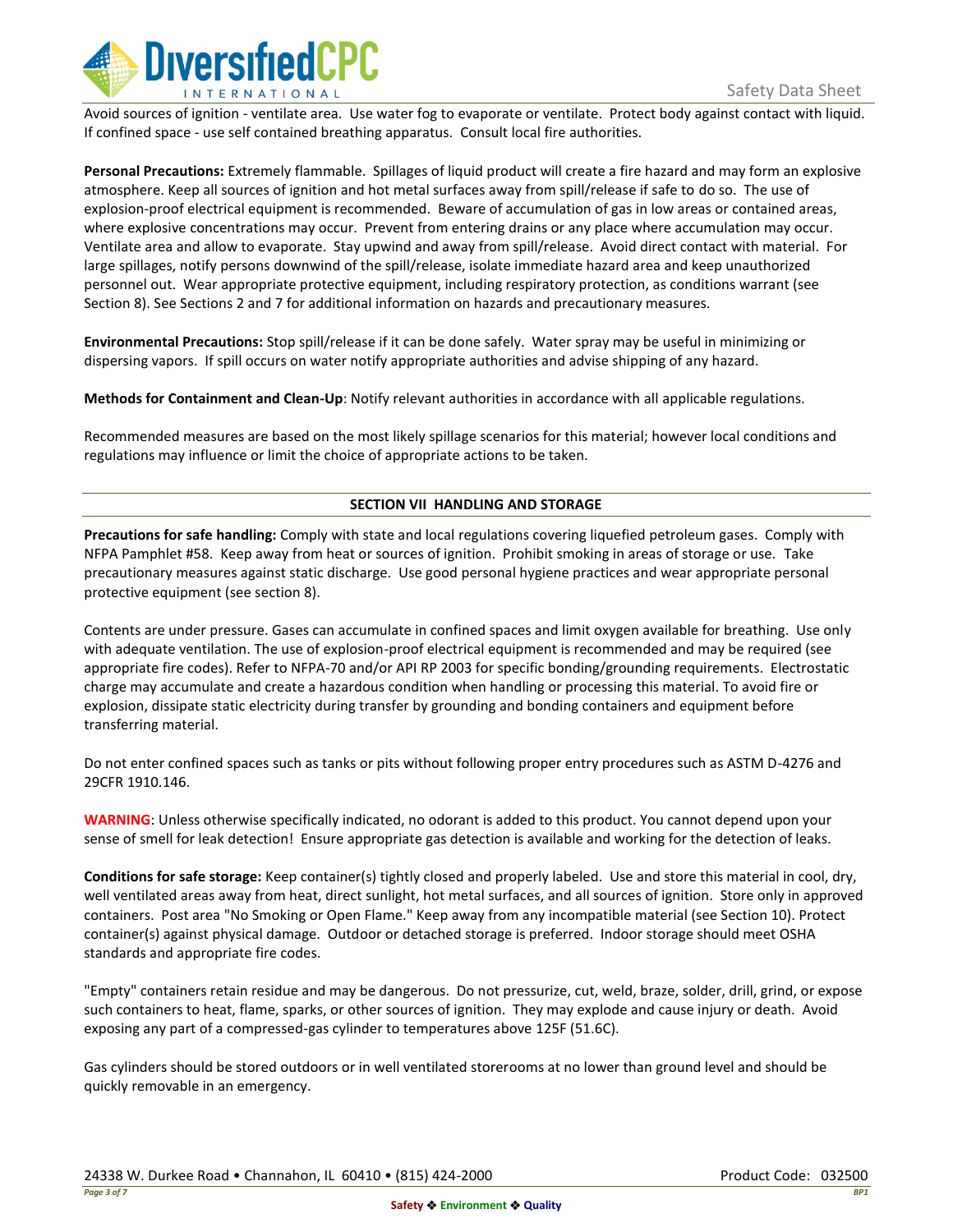

### **SECTION VIII EXPOSURE CONTROLS / PERSONAL PROTECTION**

### **Exposure Limits**

| Component                      |                                                                                                                                                                                                                                                                                                                                                                                                                                                                                                                                            | <b>ACIGH</b> | <b>ACIGH</b>      | <b>OSHA PEL</b> |                                                                                                                                                                                  |
|--------------------------------|--------------------------------------------------------------------------------------------------------------------------------------------------------------------------------------------------------------------------------------------------------------------------------------------------------------------------------------------------------------------------------------------------------------------------------------------------------------------------------------------------------------------------------------------|--------------|-------------------|-----------------|----------------------------------------------------------------------------------------------------------------------------------------------------------------------------------|
|                                |                                                                                                                                                                                                                                                                                                                                                                                                                                                                                                                                            | TLV (TWA)    | <b>TLV (STEL)</b> | (TWA)           | <b>OTHER PEL</b>                                                                                                                                                                 |
| Propane                        |                                                                                                                                                                                                                                                                                                                                                                                                                                                                                                                                            | Simple       | Simple            | 1000 ppm        |                                                                                                                                                                                  |
|                                |                                                                                                                                                                                                                                                                                                                                                                                                                                                                                                                                            | Asphyxiant   | Asphyxiant        |                 |                                                                                                                                                                                  |
| Isobutane                      |                                                                                                                                                                                                                                                                                                                                                                                                                                                                                                                                            |              | 1000 ppm          |                 |                                                                                                                                                                                  |
| n-Butane                       |                                                                                                                                                                                                                                                                                                                                                                                                                                                                                                                                            |              | 1000 ppm          |                 |                                                                                                                                                                                  |
| <b>Engineering Controls:</b>   |                                                                                                                                                                                                                                                                                                                                                                                                                                                                                                                                            |              |                   |                 | If current ventilation practices are not adequate to maintain airborne concentrations below<br>the established exposure limits, additional engineering controls may be required. |
| <b>Personal Protection:</b>    |                                                                                                                                                                                                                                                                                                                                                                                                                                                                                                                                            |              |                   |                 |                                                                                                                                                                                  |
| Eye/Face Protection:           | The use of eye protection (such as splash goggles) that meets or exceeds ANSI Z.87.1 is<br>recommended when there is potential liquid contact to the eye. Depending on conditions<br>of use, a face shield may be necessary.                                                                                                                                                                                                                                                                                                               |              |                   |                 |                                                                                                                                                                                  |
| <b>Skin Protection:</b>        | Impervious, insulated gloves recommended.                                                                                                                                                                                                                                                                                                                                                                                                                                                                                                  |              |                   |                 |                                                                                                                                                                                  |
| <b>Respiratory Protection:</b> | A NIOSH approved, self-contained breathing apparatus (SCBA) or equivalent operated in a<br>pressure demand or other positive pressure mode should be used in situations of oxygen<br>deficiency (oxygen content less than 19.5 percent), unknown exposure concentrations, or<br>situations that are immediately dangerous to life or health (IDLH).<br>A respiratory protection program that meets or is equivalent to OSHA 29 CFR 1910.134 and<br>ANSI Z88.2 should be followed whenever workplace conditions warrant a respirator's use. |              |                   |                 |                                                                                                                                                                                  |

Suggestions provided in this section for exposure control and specific types of protective equipment are based on readily available information. Users should consult with the specific manufacturer to confirm the performance of their protective equipment. Specific situations may require consultation with industrial hygiene, safety, or engineering professionals.

### **SECTION IX PHYSICAL AND CHEMICAL PROPERTIES**

| <b>Odor Threshold: No Data</b>                | <b>pH:</b> Not Applicable | <b>Appearance &amp; Odor:</b> Clear, colorless liquefied gas with sweet petroleum odor. |                                                   |
|-----------------------------------------------|---------------------------|-----------------------------------------------------------------------------------------|---------------------------------------------------|
| <b>Melting / Freezing Point:</b> No Data      |                           | Initial Boiling Point / Range: $-2.5$ TO $+31.1$ °F                                     |                                                   |
| Flash Point (Method): -156 °F (Estimated)     |                           |                                                                                         | <b>Evaporation Rate:</b> $>1$ (Ethyl Ether = 1.0) |
| Lower Explosion Limit: 1.8% (vol.) Gas in air |                           | Upper Explosion Limit: 9.5% (vol.) Gas in air                                           |                                                   |
| Vapor Pressure @ 70 °F: 42 PSIG               |                           | <b>Vapor Density (air = 1.00):</b> 1.898                                                |                                                   |
| <b>Specific Gravity (H2O = 1.00):</b> $0.563$ |                           | Solubility in Water @ 70 °F: 0.008%                                                     |                                                   |
| Percent Volatile by Volume: 100%              |                           | Auto-ignition temperature: No Data                                                      |                                                   |
| <b>Decomposition Data:</b> No Data            |                           | Viscosity: No Data                                                                      |                                                   |

## **SECTION X STABILITY AND REACTIVITY**

| Stable                                       |
|----------------------------------------------|
| Hazardous Polymerization: Can not occur      |
| None.                                        |
| Carbon monoxide, volatile hydrocarbon vapors |
| High heat, spark, and open flames            |
|                                              |

# **SECTION XI TOXICOLOGICAL INFORMATION**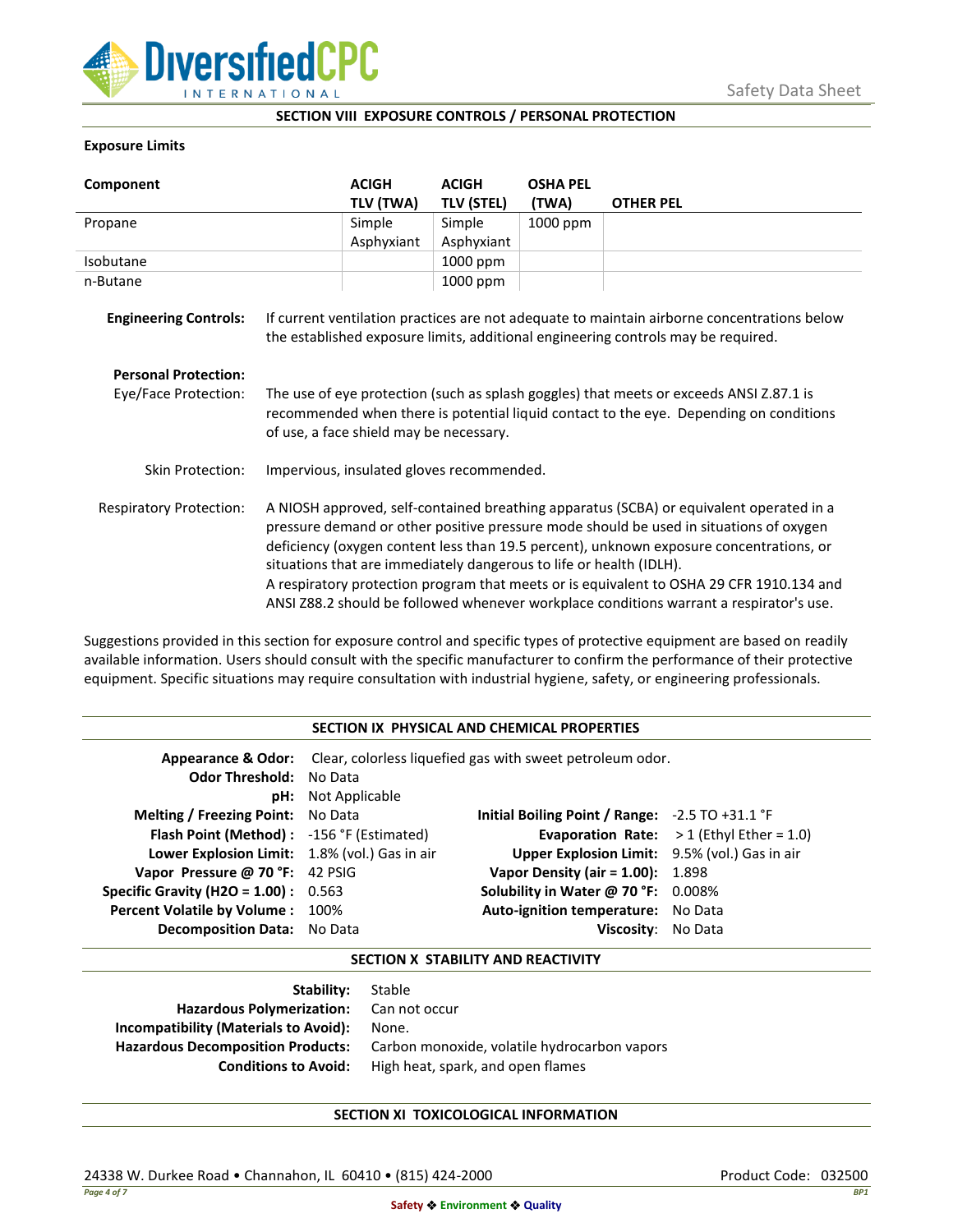

# **Effects Of Over Exposure**

**Ingestion:** Aspiration hazard!

- **Inhalation:** Inhalation of vapor may produce anesthetic effects and feeling of euphoria. Prolonged overexposure can cause rapid breathing, headache, dizziness, narcosis, unconsciousness, and death from asphyxiation, depending on concentration and time of exposure.
- **Skin Contact:** Contact with evaporating liquid can cause frostbite.

**Eye Contact:** Liquid can cause severe irritation, redness, tearing, blurred vision, and possible freeze burns.

**Specific Target Organ Toxicity (Single Exposure):** Not expected to cause organ effects from single exposure. **Specific Target Organ Toxicity (Repeated Exposure):** Not expected to cause organ effects from repeated exposure. **Carcinogenicity:** Not expected to cause cancer. This substance is not listed as a carcinogen by IARC, NTP or OSHA. **Germ Cell Mutagenicity:** Not expected to cause heritable genetic effects.

**Reproductive Toxicity:** Not expected to cause reproductive toxicity.

**Other Comments:** High concentrations may reduce the amount of oxygen available for breathing, especially in confined spaces. Hypoxia (inadequate oxygen) during pregnancy may have adverse effects on the developing fetus.

# **Information on Toxicological Effects of Components**

# **Propane**

*Target Organs:* No systemic or neurotoxic effects were noted in rats exposed to concentrations of propane as high as 12,000 ppm for 28 days.

*Reproductive Toxicity:* No adverse reproductive or developmental effects were observed in rats exposed to propane; no observed adverse effect level = 12,000 ppm.

# **n-Butane**

*Target Organs:* No systemic or neurotoxic effects were noted in rats exposed to concentrations of butane as high as 9,000 ppm for 28 days.

*Reproductive Toxicity:* No adverse reproductive or developmental effects were observed in rats exposed to butane; no observed adverse effect level = 12,000 ppm.

# **Isobutane**

*Target Organs:* No systemic or neurotoxic effects were noted in rats exposed to concentrations of isobutane as high as 9,000 ppm for 28 days.

*Reproductive Toxicity:* No adverse developmental effects were observed in rats exposed to concentrations of isobutane as high as 9000 ppm. Fertility and mating indices may have been affected at 9000 ppm but no effects were observed at 3000 ppm.

# **SECTION XII ECOLOGICAL INFORMATION**

**Toxicity:** Petroleum gases will readily evaporate from the surface and would not be expected to have significant adverse effects in the aquatic environment. Classification: No classified hazards.

**Persistence and Degradability:** The hydrocarbons in this material are expected to be inherently biodegradable. In practice, hydrocarbon gases are not likely to remain in solution long enough for biodegradation to be a significant loss process.

**Bioaccumulative Potential:** Not expected as having the potential to bioaccumulate.

**Mobility in Soil:** Due to the extreme volatility of petroleum gases, air is the only environmental compartment in which they will be found. In air, these hydrocarbons undergo photodegradation by reaction with hydroxyl radicals with half-lives ranging from 3.2 days for n-butane to 7 days for propane.

**Other Adverse Effects:** None anticipated.

### **SECTION XIII DISPOSAL INFORMATION**

### **Waste Disposal**

(1) Mechanical Recovery

24338 W. Durkee Road • Channahon, IL 60410 • (815) 424-2000 Product Code: 032500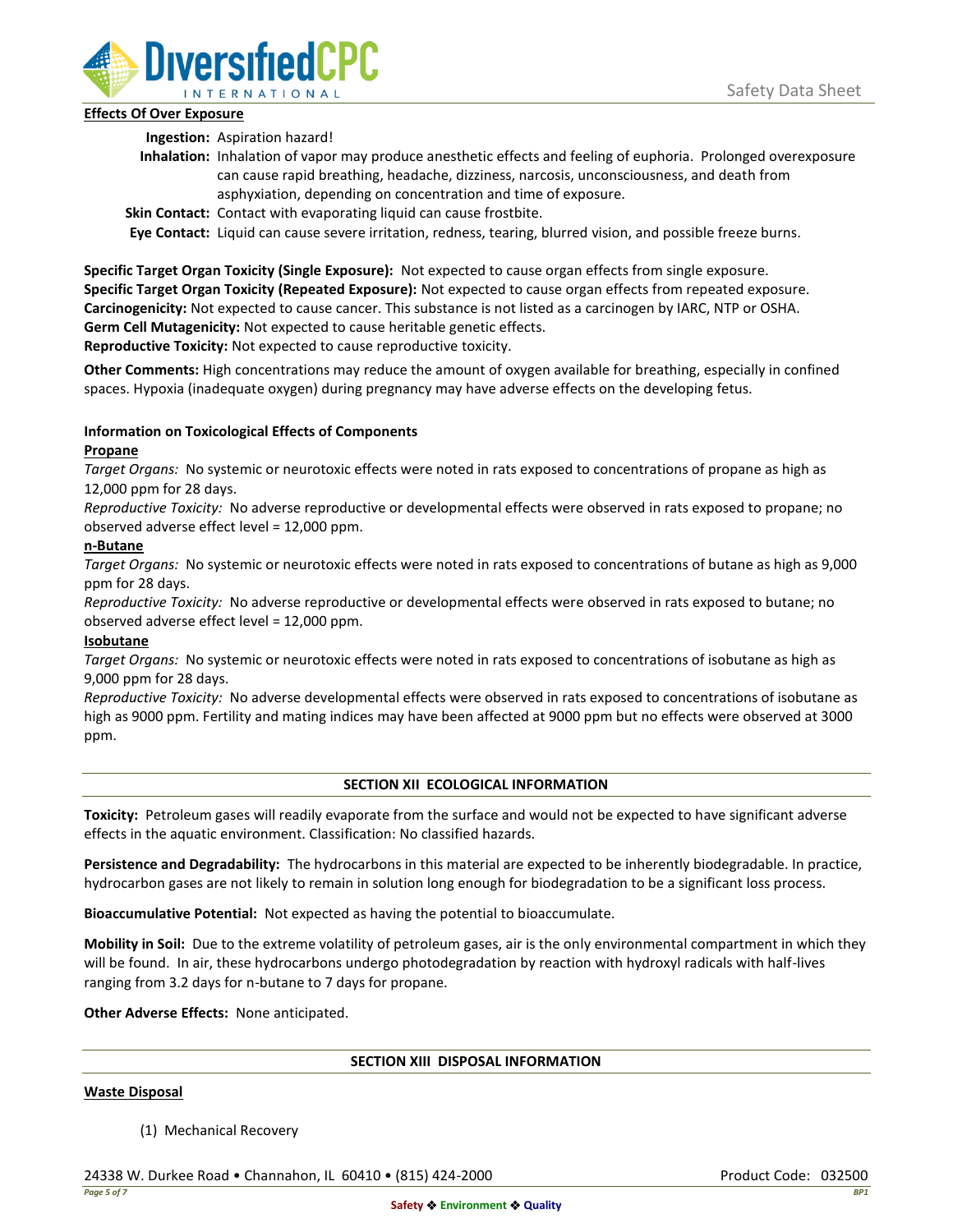

(2) Flare-Off At Safe Location (Vapors)

(3) Exhaust to Atmosphere in Safe Location (No Open Flames)

*\*\* Comply With All State and Local Regulations \*\**

### **SECTION XIV TRANSPORT INFORMATION**

### **Transport Information**

UN1075, Petroleum Gases, Liquefied , 2.1

# **SECTION XV REGULATIONS**

## **Regulatory Information**

### **Chemical Inventories**

**USA TSCA:** All components of this product are listed on the TSCA Inventory. **Europe Einecs:** All components in this product are listed on EINECS **Canada Domestic Substances List (DSL):** This product and/or all of its components are listed on the Canadian DSL. **Australia AICS:** All components of this product are listed on AICS. **Korea ECL:** All components in this product are listed on the Korean Existing Chemicals Inventory (KECI). **Japan Miti (ENCS):** All components of this product are listed on MITI.

#### **SARA Title III:**

### **CERCLA/SARA (Section 302) Extremely Hazardous Substances and TPQs (in pounds):**

This material does not contain any chemicals subject to the reporting requirements of SARA 302 and 40 CFR 372.

### **SARA (311, 312) Hazard Class:**

| Acute Health:    | Yes |
|------------------|-----|
| Chronic Health:  | No  |
| Fire Hazard:     | Yes |
| Pressure Hazard: | Yes |

**SARA (313) Chemicals:** Not listed

**California Proposition 65:** This material does not contain any chemicals which are known to the State of California to cause cancer, birth defects or other reproductive harm at concentrations that trigger the warning requirements of California Proposition 65.

### **EC Classification:**



F+ Extremely flammable

**Risk phrases:** 12 Extremely flammable.

## **Safety phrases:**

9 Keep container in a well-ventilated place.

16 Keep away from sources of ignition -No smoking.

33 Take precautionary measures against static discharges.

### **SECTION XVI OTHER INFORMATION**